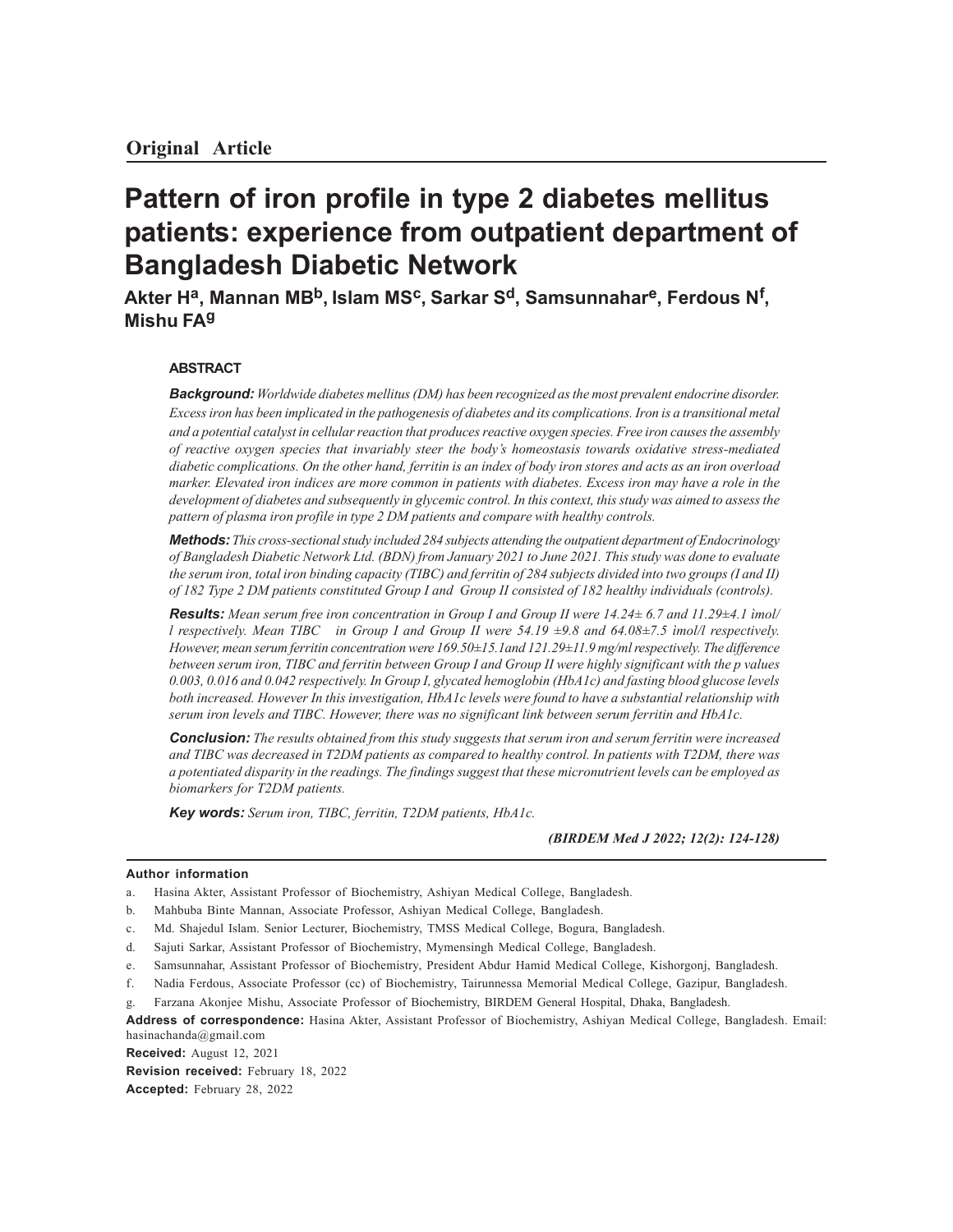#### **INTRODUCTION**

Diabetes mellitus (DM) is the most prevalent chronic non-communicable disease all over the world. It is frequently preventable.<sup>1</sup> This disease is responsible for millions of deaths annually. Diabetes is undoubtedly one of the most challenging health problems in 21<sup>st</sup> century. <sup>2</sup> Middle and low income countries see more than 80% of the deaths owing to diabetes.3 By 2030 the seventh leading cause of mortality in the world will be diabetes which is projected by the World Health Organization (WHO). Emerging scientific evidences has disclosed unsuspected influence between iron metabolism and T2DM. The relationship is bi- directional iron affects glucose metabolism and glucose metabolism impinges on several iron metabolic pathways.<sup>4,5</sup> In T2DM increased blood glucose changes the blood osmolality which may cause hemolysis and can interfere with hemoglobin and iron metabolism. Emerging scientific evidences also have suggested that iron status can influence glucose metabolism and can lead to insulin resistance in diabetic patients.<sup>3</sup>

Elevated iron stores may induce diabetes through a variety of mechanisms, including oxidative damage to pancreatic beta cells, impairment of hepatic insulin extraction by the liver and interference with insulin's ability to suppress hepatic glucose production.  $6,7$ Increased serum ferritin is often associated with measures of insulin resistance, such as elevated blood glucose and insulin levels.<sup>8</sup>

On the other hand, it is increasingly being recognized by few researchers that serum iron influence glucose metabolism even in absence of significant iron overload or even in a state of iron deficiency. Iron is a transitional metal and a potential catalyst in cellular reactions that produces oxygen reactive species such as hydroxyl radical (OH<sup>-</sup>) and superoxide anion (O<sup>-</sup>) that can initiate and propagate the cascade leading to oxidative stress and finally cell death.<sup>9</sup> In DM, there is decrease in update of iron and increase circulatory pool of catalytic iron. In DM, increased blood glucose stimulates non enzymatic glycosylation of several proteins including hemoglobin. Glycosylation of hemoglobin also leads to increase in iron release from protein.<sup>10</sup>

In different studies variable findings have been obtained for iron profile status in type II DM. In Bangladesh, there is very limited study about association of serum iron profile and type 2 DM. Present study had been designed to determine the levels of serum iron, TIBC, ferritin and HbA1c in type 2 DM patient and normal healthy individuals. By this study we also analyzed whether there is any association between type 2 DM and iron status.

### **METHODS**

This study was cross sectional which conducted over a period of six months, from January 2021 to June 2021. The study was done using oral glucose tolerance test for healthy control and fasting and post prandial plasma glucose for type II DM patients with 21 to 80 years age group attending the outpatient department of endocrinology of Bangladesh Diabetic Network Ltd. (BDN). The data was collected through a questionnaire which included their personal data, family history, smoking habits and recent blood donation. Pregnant and lactating women, patients who were smokers and alcoholics and who were taking medication that affects iron level (tetracycline, ciprofloxacin, drug used for hypothyroid and seizures) were excluded from this study.

#### **Sample collection**

After overnight fasting for 8-10 hours about 6 ml of venous blood was drawn with aseptic precautions from anticubital vein from all the subjects and dispersed 2 ml in Ethylenediamine Tetra Acetic Acid (EDTA) tube for HbA1c and 4 ml was delivered in a plain tube for estimation of fasting blood glucose, serum iron profile respectively. 2 ml in fluoride tube for estimation of fasting blood glucose and 2 ml for iron profile.

#### **Statistical analyses**

Statistical analysis were performed with the help of MS Excel (version 2016) and SPSS (23) version. Data were presented as mean  $\pm$  SD. Data were compared using appropriate statistical method like chi square test, pearson correlation test and Independent sample Kruskal-Willis test. Tests was considered significant at the level of  $d \leq 5\%$  and considered as test of significance when  $P<0.05$ .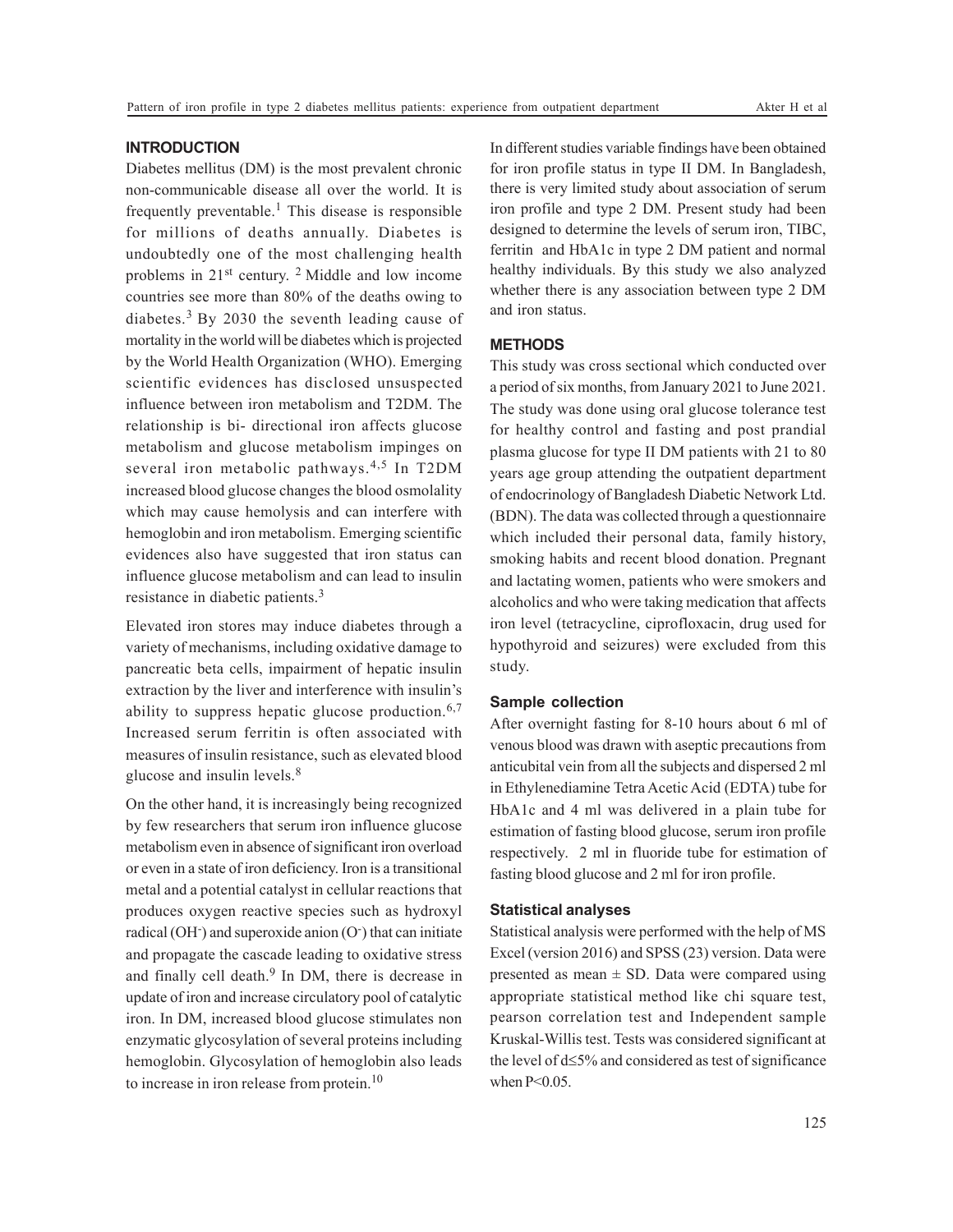#### **RESULTS**

Total patients were 284 and the mean age of Group I and Group II were of 55.983.48 and 55.323.36 years, respectively. Comparison of age and glycemic parameters (fasting blood glucose and HbA1c) of both groups were shown in (Table I).Whereas comparison of Iron status of both groups were shown in (Table II). In this study, a positive correlation of serum iron and ferritin were found with HbA1c. Also a negative correlation of TIBC was found with HbA1c, that was shown in (Table III).

| <b>Table I</b> Comparison of age, fasting blood glucose |
|---------------------------------------------------------|
| and HbA1c among groups                                  |

| Variables            | Group I          | Group II         | $P$ value       |
|----------------------|------------------|------------------|-----------------|
|                      | $(n=142)$        | $(n=142)$        |                 |
|                      | Mean $\pm SD$    | Mean $\pm$ SD    |                 |
| Age(Years)           | $55.98 \pm 3.48$ | $55.32 \pm 3.36$ | 0.131           |
| <b>Fasting Blood</b> | $8.61 \pm 3.47$  | $5.78 \pm 1.05$  | $\leq 0.001$ ** |
| glucose (mmol/l)     |                  |                  |                 |
| $HbA1c(\%)$          | $8.33 \pm 2.16$  | $5.72 \pm 0.53$  | $\leq 0.001$ ** |

Statistical analysis was done by Independent t- test to compare among groups. Values are expressed as the mean± SD. \*= significant. \**p*d"0.05, \*\**p*<0.01, \*\*\**p*<0.001

| Table II Comparison of Serum Iron, TIBC and |  |  |
|---------------------------------------------|--|--|
| Ferritin levels among the groups            |  |  |

|                    | Cases             | Control         | P-Value              |
|--------------------|-------------------|-----------------|----------------------|
|                    | (Group I)         | (Group II)      |                      |
|                    | $Mean \pm SD$     | $Mean \pm SD$   |                      |
| Serum Iron(imol/l) | $14.24 \pm 6.7$   | $11.29\pm4.1$   | $0.003***$           |
| TIBC(imol/l)       | 54.19±9.8         | $64.08 \pm 7.5$ | $0.016***$           |
| Serum Ferritin     | $169.50 \pm 15.1$ | $121 \pm 11.90$ | $0.042$ <sup>*</sup> |
| (mg/ml)            |                   |                 |                      |

Statistical analysis was done by Independent t- test to compare among groups. Values are expressed as the mean± SD. \*= significant. \**p*d"0.05, \*\**p*<0.01, \*\*\**p*<0.001.

| <b>Table III</b> Correlation of Serum Ferritin, TIBC and |
|----------------------------------------------------------|
| Iron with HbA1c in Diabetic Patients                     |

| variables      |          | p-Value |
|----------------|----------|---------|
| Serum Iron     | 0.267    | 0.042   |
| Serum TIBC     | $-0.423$ | 0.002   |
| Serum Ferritin | 0.033    | 0.714   |

r, Pearson correlation coefficient

\*=significant.\*p <0.05; \*\* p<0.01. \*\*\* p<0.001 Pearson correlation was used for statistical analysis.

## **DISCUSSION**

In our study we found out that serum iron and serum ferritin were significantly higher in cases (type2DM) as compared to controls (healthy subjects) while serum TIBC was lower in the case Group I as compared to control Group II. Fasting blood sugar and HbA1c were expectedly higher in cases in contrast to controls.

In this study serum iron in group 1(case) and group II(control) were 14.24±6.7and11.29±4.1 ìmol/l respectively. It was significantly different among two groups (p<0.01). Renuka and Vasanta,2016 found in their research, serum iron were  $9.7 \pm 6.45$  and  $7.2 \pm 4.75$  imol/ l in type 2 diabetic patients and healthy control respectively with a significant difference among groups  $(p<0.001)$ .<sup>11</sup> In this study, there was significant positive correlation of serum iron with HbA1c. Saha and Murgod, in 2019 spilled that serum iron is higher in diabetic patients than age and sex matched healthy subjects.<sup>12</sup> In this study, there were significant positive strong correlation of serum iron with HbA1c. There is a close relationship between iron profile and serum ferritin with T2DM because altered glucose metabolism can alter the iron profile vice versa. This bidirectional relationship occurs because of the alter iron profile or free iron induces oxidative stress and produces inflammatory cytokines <sup>13</sup>

Glycation of hemoglobin contributes to substantial affinity for transitional metals and glycation of hemoglobin decreases ability of transferring to bind ferrous iron. When concentrations of antioxidants are low, reducing potential and anaerobiosis progressively increases, thereby facilitating a rapid release of iron from ferritin. Additionally,the ferroxidase activity of the heavy chain in apoferritin is also down regulated in this setting resulting in an increase in free iron as pro oxidant agent. reactive oxygen species have been shown to interfere with insulin signaling at the cellular level.<sup>13</sup> Via Haber-Weiss and Fention reactions, Hydroxyl radical generated and causes damage cellular membrane potentiated nucleic acid. These events lead to insulin resistance and finally type2 diabetes mellitus  $14$  (Misra et al, 2016) and thereby contributing diabetic complications. But one study had done by Sowjanya et al in 2017 and they had found there was no increase in serum iron among the patients of DM.<sup>15</sup>

The different kind of result has been observed by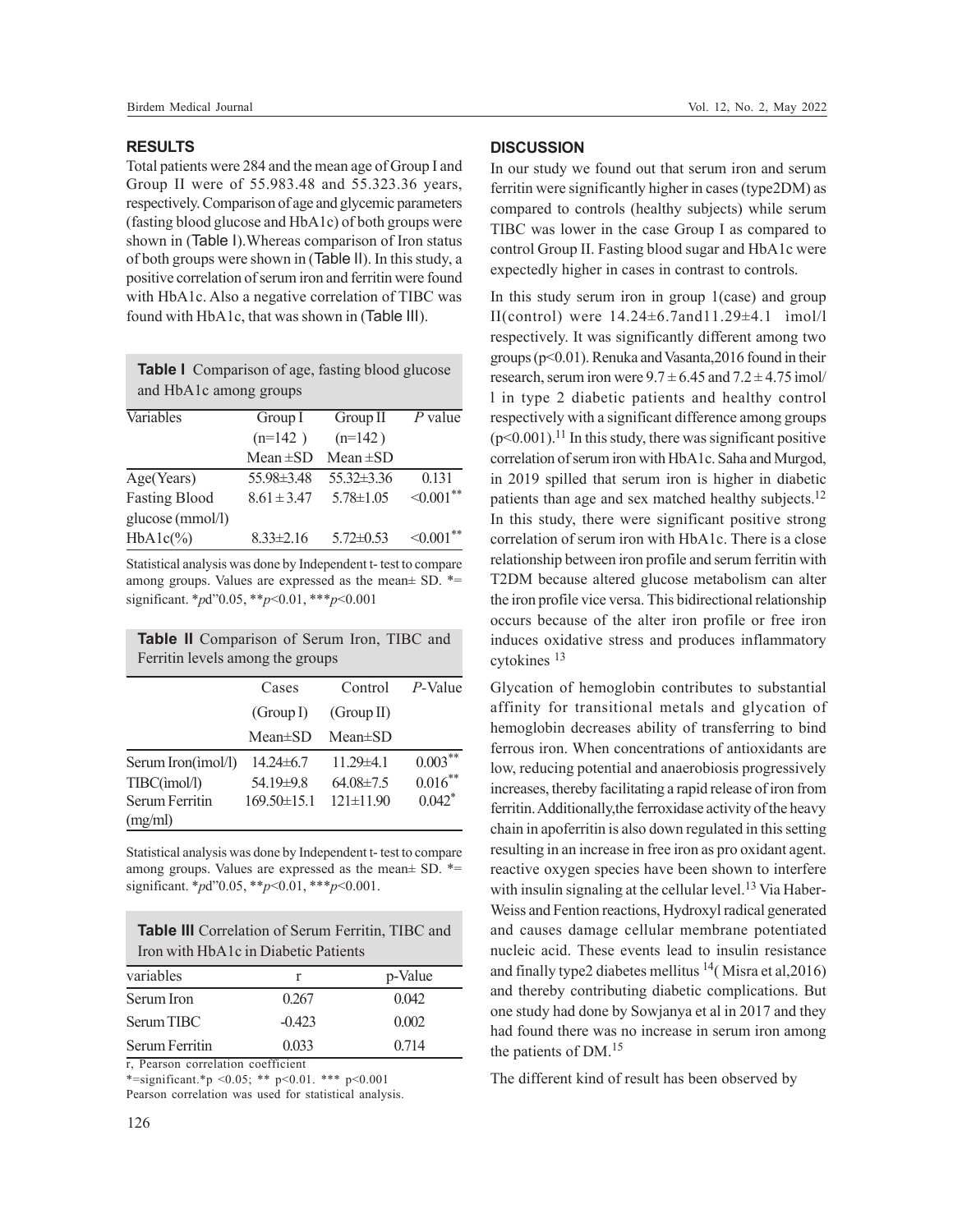Dinneen et al15 who found no role of iron in diabetes mellitus. They determined distribution of iron histochemically by evaluating hepatic iron stores in autopsy specimens. No significant difference was observed. Similar type of result was also obtained by the study of Elis et al16 whose study population comprised three subject groups with severe diabetic retinopathy, without retinopathy and non diabetic non

retinopathy subjects. Serum iron and ferritin levels did not differ signiû cantly between the three groups and there was no correlation between HbA1C level and serum iron and ferritin levels between the diabetic patients group The different kind of result has been observed by Dinneen et al15 who found no role of iron in diabetes mellitus. They determined distribution of iron histochemically by evaluating hepatic iron stores in autopsy specimens. No significant difference was observed. Similar type of result was also obtained by the study of Elis et al16 whose study population comprised three subject groups with severe diabetic retinopathy, without retinopathy and non diabetic nonretinopathy subjects. Serum iron and ferritin levels did not differ signiû cantly between the three groups and there was no correlation between HbA1C level and serum iron and ferritin levels between the diabetic patients group The different kind of result has been observed by Dinneen et al15 who found no role of iron in diabetes mellitus. They determined distribution of iron histochemically by evaluating hepatic iron stores in autopsy specimens. No significant difference was observed. Similar type of result was also obtained by the study of Elis et al16 whose study population comprised three subject groups with severe diabetic retinopathy, without retinopathy and non diabetic nonretinopathy subjects. Serum iron and ferritin levels did not differ signiû cantly between the three groups and there was no correlation between HbA1C level and serum iron and ferritin levels between the diabetic patients group

TIBC in group I and II was54.19±9.8 and 64.08±7.5 **(**ìmol/ l) respectively. It was significantly different among 2groups ( $p<0.01$ ). Also observed significant positive correlation of TIBC and HbA1c. study of Dhakad et al. in 2019.16 Ferritin, an iron storage protein may function as a source of iron for promotion of superoxidedependent lipid peroxidation.17Some previous studies has been reported to negatively correlate with insulin

sensitivity.<sup>18</sup> Bertelsen et al. 2001 concluded in their research that oxidative stress impels insulin resistance. By that influences glucose metabolism through decreasing internalization of insulin and increases ferritin synthesis thereby influences iron metabolism<sup>19</sup> Our study spill that serum ferritin level were increased in type 2 DM when compared with non diabetes subjects. Nevertheless there are no significant difference when analogized between male along with female Type2DM. Furthermore in this study the serum ferritin is positively correlated with glycemic status of the diabetic individual which is not significant. Consequently serum ferritin is commonly used as a marker of body iron stores and has been reported to negatively correlate with insulin sensitivity.<sup>20</sup> Inconsistent with a previous study of Forouhi et al.2007 found no significant association observed between fasting blood glucose and serum ferritin level as well as not significantly associated with HbA1c.<sup>21,22</sup> Other authors suggested that iron may catalyse the formation of hydroxylradicals, which contribute to the development of insulin resistance.<sup>23,24</sup>

By our study it was perceived that type 2 diabetic patients have significantly increased serum fasting blood glucose, HbA1c, serum iron and ferritin nonetheless TIBC which was significantly decreased when compared with healthy controls.

## **Limitation**

Although optimal care had been tried in every step of the study, there were some facts to be considered while reviewing the report as limitations of this present study. This study was done only in one diabetic care center of Bangladesh, hence may not represent the whole population of the country, detailed dietary habit could not be considered.

#### **Conclusion**

Accordingly this study evinced that serum iron and serum ferritin have a significant positive correlation though TIBC has negative correlation of with HbA1c levels respectively. Therefore, in congruency with previous researches showed that estimation of iron profile will be useful in diabetes mellitus patients and the risk of development of diabetic complications by reactive oxygen species, associated inflammatory disorders, all of these which in turn will help in overall management of diabetic patients.